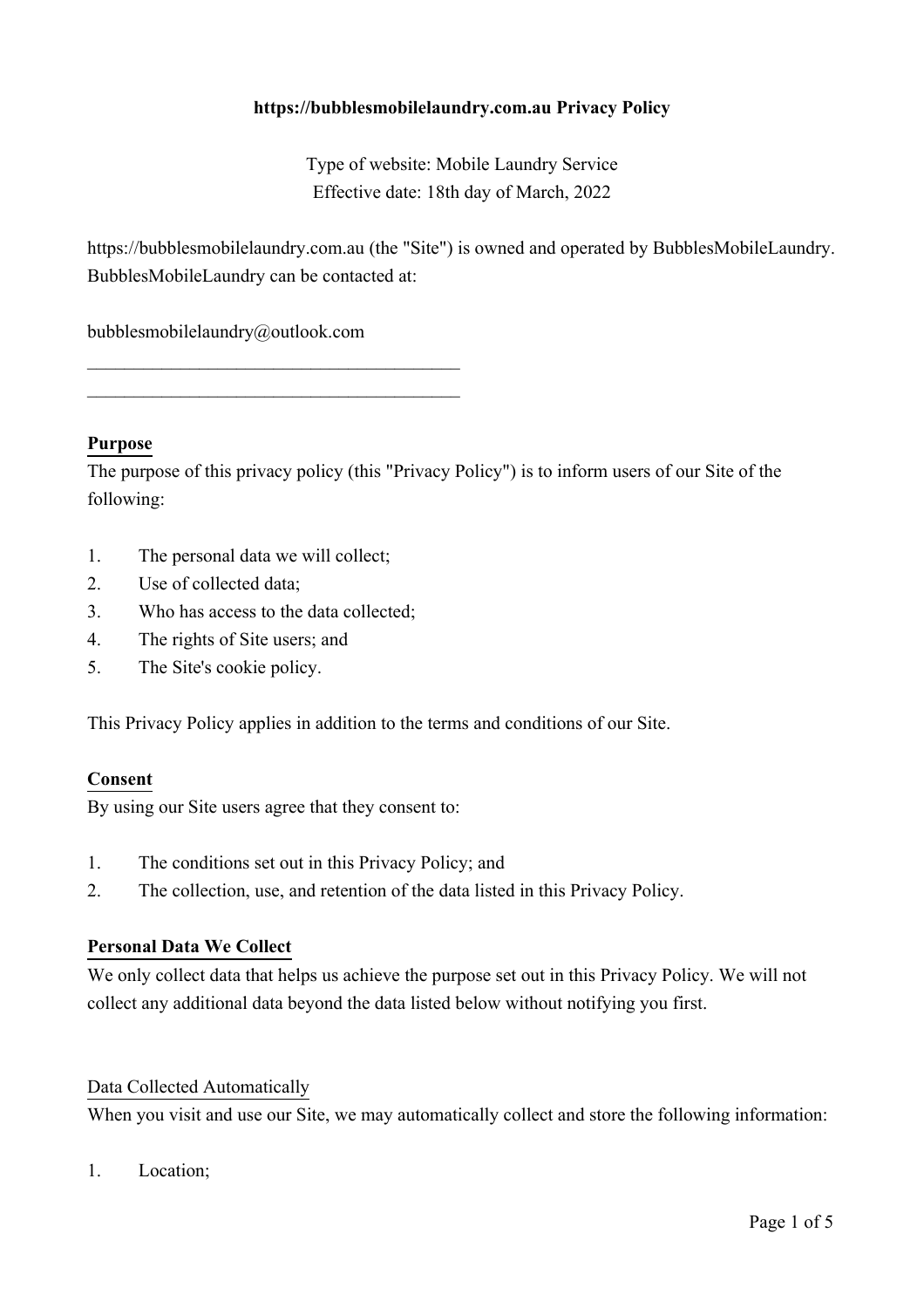- 2. Clicked links; and
- 3. Content viewed.

### Data Collected in a Non-Automatic Way

We may also collect the following data when you perform certain functions on our Site:

- 1. Age;
- 2. Sex;
- 3. Address;
- 4. Payment information; and
- 5. Auto fill data.

This data may be collected using the following methods:

1. Creating an account.

## **How We Use Personal Data**

Data collected on our Site will only be used for the purposes specified in this Privacy Policy or indicated on the relevant pages of our Site. We will not use your data beyond what we disclose in this Privacy Policy.

The data we collect automatically is used for the following purposes:

1. To send marketing messages to these leads in order to nurture them toward a sale..

The data we collect when the user performs certain functions may be used for the following purposes:

1. Communication.

### **Who We Share Personal Data With**

### Employees

We may disclose user data to any member of our organisation who reasonably needs access to user data to achieve the purposes set out in this Privacy Policy.

### Other Disclosures

We will not sell or share your data with other third parties, except in the following cases: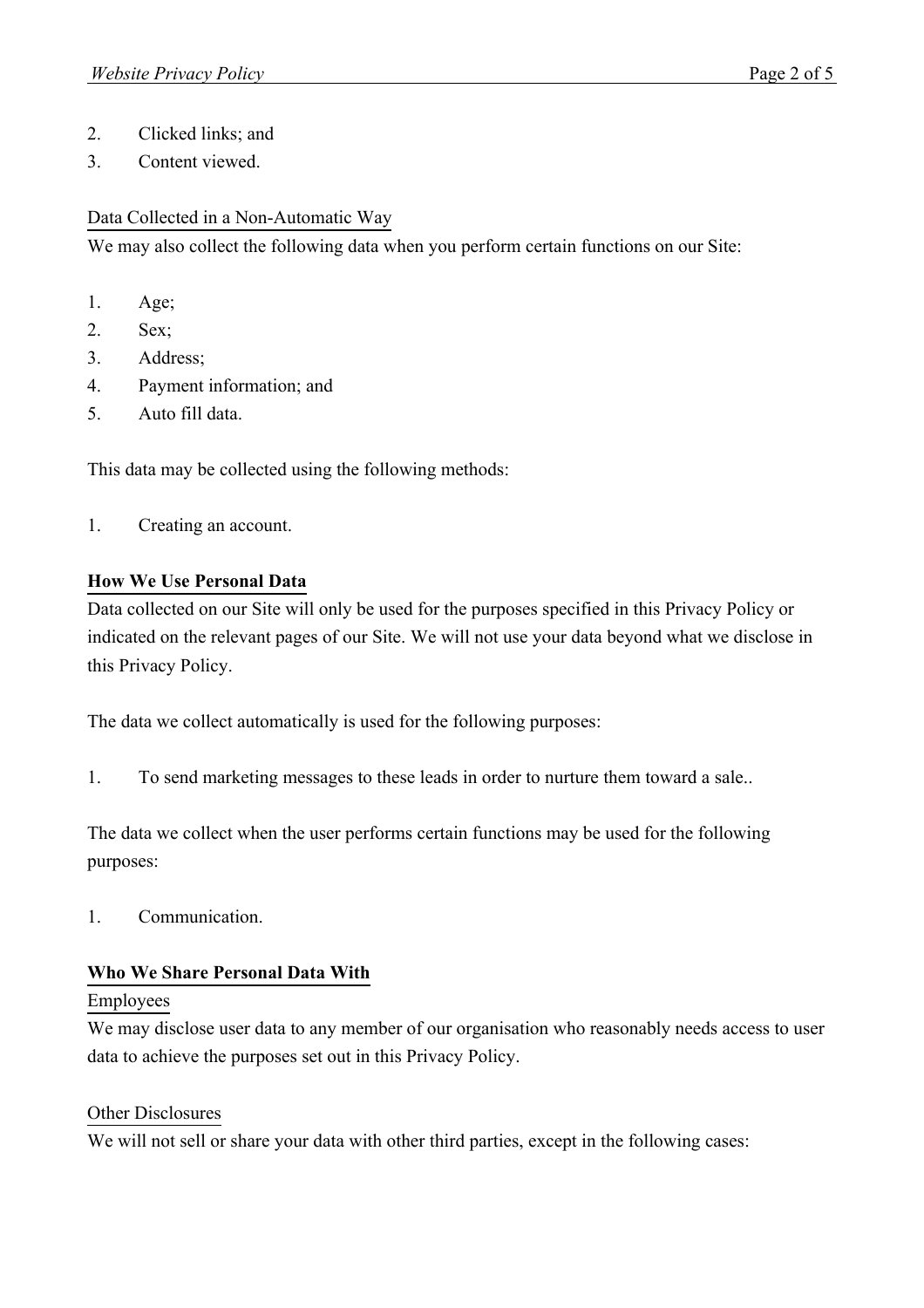- 1. If the law requires it;
- 2. If it is required for any legal proceeding;
- 3. To prove or protect our legal rights; and
- 4. To buyers or potential buyers of this company in the event that we seek to sell the company.

If you follow hyperlinks from our Site to another Site, please note that we are not responsible for and have no control over their privacy policies and practices.

## **How Long We Store Personal Data**

User data will be stored until the purpose the data was collected for has been achieved.

You will be notified if your data is kept for longer than this period.

# **How We Protect Your Personal Data**

In order to protect your security, we use the strongest available browser encryption and store all of our data on servers in secure facilities. All data is only accessible to our employees. Our employees and contractors are bound by strict confidentiality agreements and a breach of this agreement would result in the employees and contractor's termination.

While we take all reasonable precautions to ensure that user data is secure and that users are protected, there always remains the risk of harm. The Internet as a whole can be insecure at times and therefore we are unable to guarantee the security of user data beyond what is reasonably practical.

# **Children**

We do not knowingly collect or use personal data from children under 16 years of age. If we learn that we have collected personal data from a child under 16 years of age, the personal data will be deleted as soon as possible. If a child under 16 years of age has provided us with personal data their parent or guardian may contact our privacy officer.

# **How to Access, Modify, Delete, or Challenge the Data Collected**

If you would like to know if we have collected your personal data, how we have used your personal data, if we have disclosed your personal data and to who we disclosed your personal data, or if you would like your data to be deleted or modified in any way, please contact our privacy officer here:

Bubbles Mobile Laundry bubblesmobilelaundry@outlook.com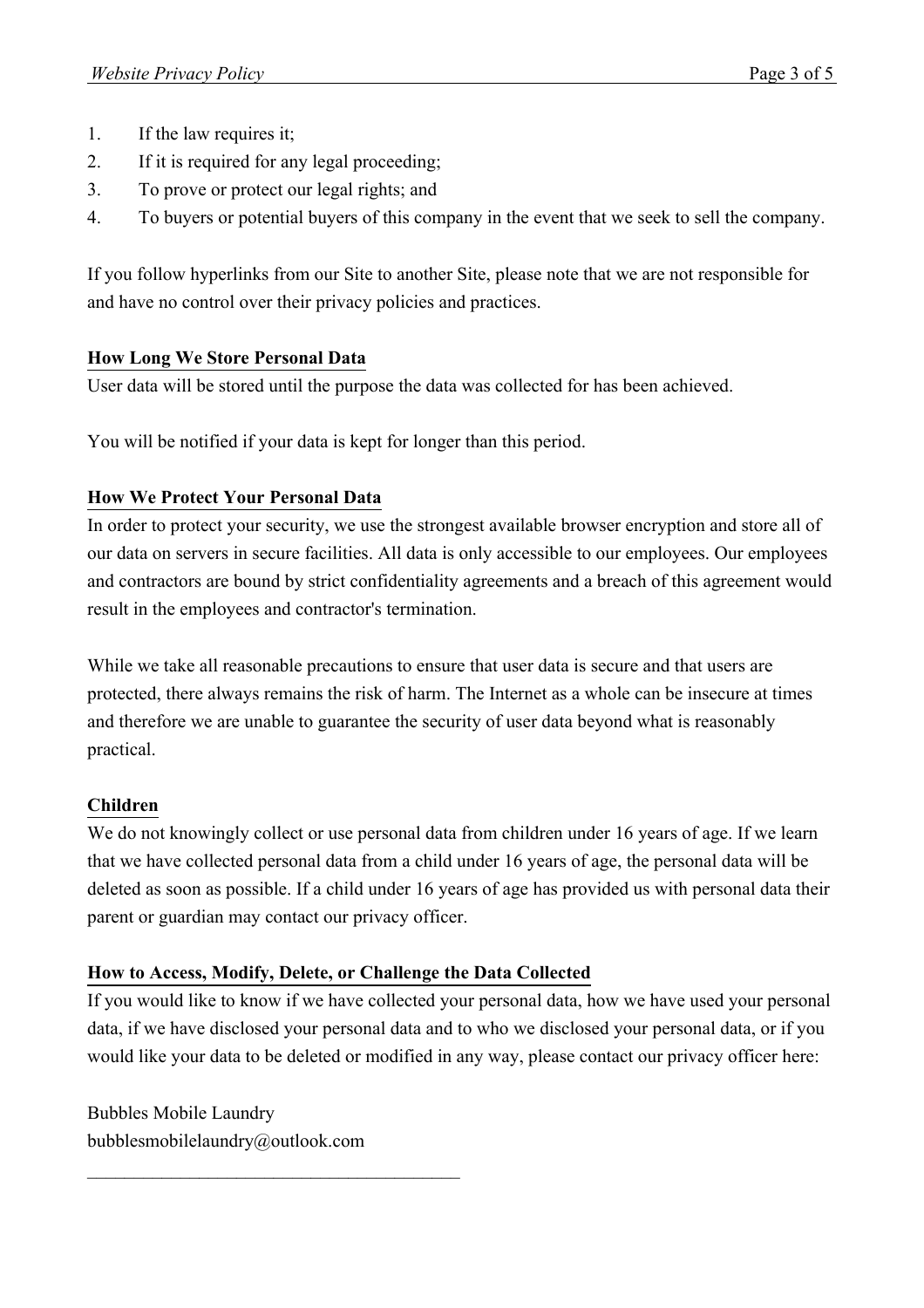### **How to Opt-Out of Data Collection, Use or Disclosure**

 $\mathcal{L}_\mathcal{L}$  , which is a set of the set of the set of the set of the set of the set of the set of the set of the set of the set of the set of the set of the set of the set of the set of the set of the set of the set of

In addition to the method(s) described in the *How to Access, Modify, Delete, or Challenge the Data Collected* section, we provide the following specific opt-out methods for the forms of collection, use, or disclosure of your personal data specified below:

1. You can opt-out of the use of your personal data for marketing emails. You can opt-out by clicking "unsubscribe" on the bottom of any marketing email or updating your email preferences under "Your Account"

## **Cookie Policy**

A cookie is a small file, stored on a user's hard drive by a website. Its purpose is to collect data relating to the user's browsing habits. You can choose to be notified each time a cookie is transmitted. You can also choose to disable cookies entirely in your internet browser, but this may decrease the quality of your user experience.

We use the following types of cookies on our Site:

1. Functional cookies

Functional cookies are used to remember the selections you make on our Site so that your selections are saved for your next visits;

2. Analytical cookies

Analytical cookies allow us to improve the design and functionality of our Site by collecting data on how you access our Site, for example data on the content you access, how long you stay on our Site, etc;

3. Targeting cookies

Targeting cookies collect data on how you use the Site and your preferences. This allows us to personalise the information you see on our Site for you; and

4. Third-Party Cookies

Third-party cookies are created by a website other than ours. We may use third-party cookies to achieve the following purposes:

a. Monitor user preferences to tailor advertisements around their interests.

### **Modifications**

This Privacy Policy may be amended from time to time in order to maintain compliance with the law and to reflect any changes to our data collection process. When we amend this Privacy Policy